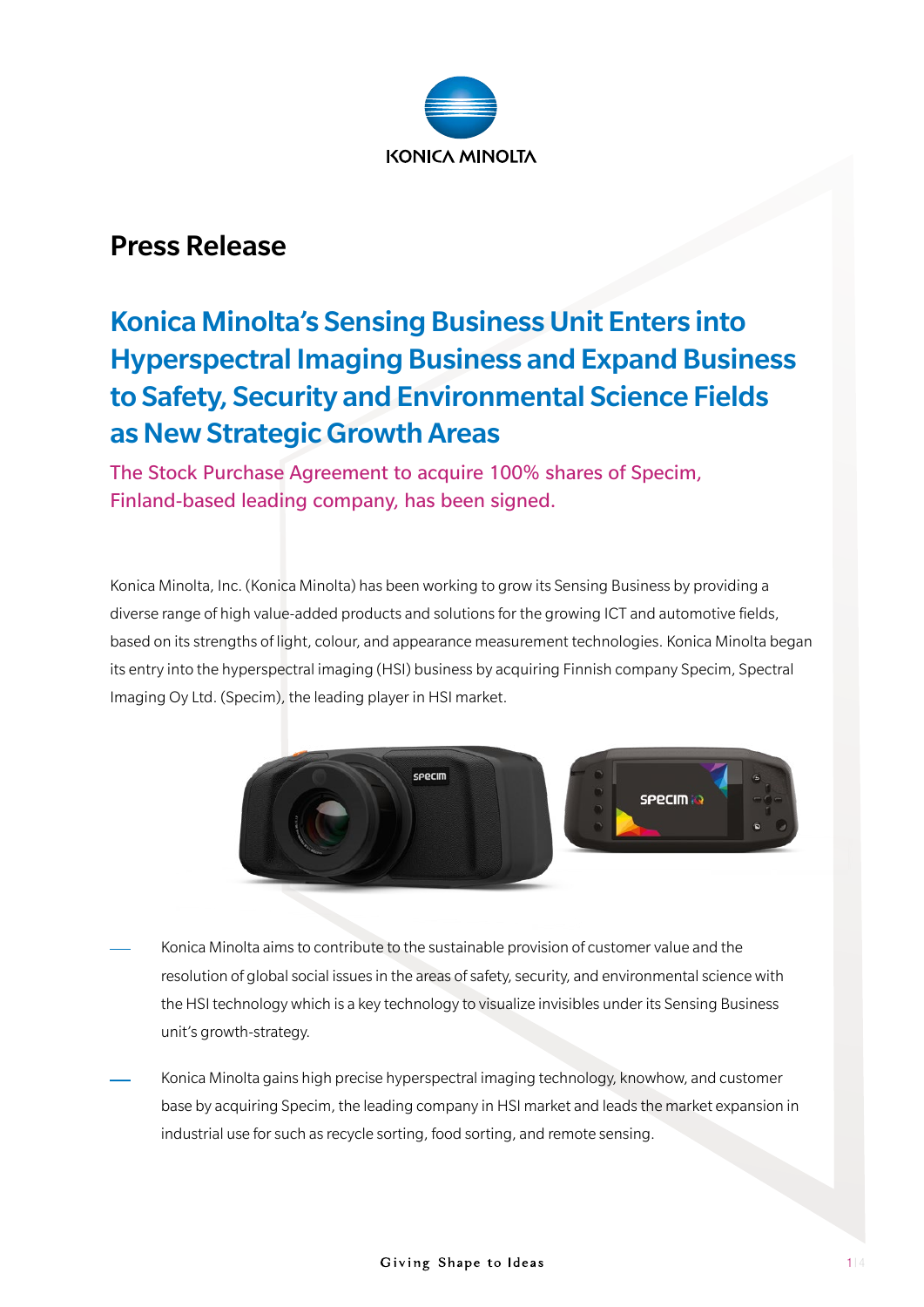

This acquisition plays an important role for enlarging Konica Minolta's business scale in the field of measurement, inspection, and diagnosis based on the new growth strategy and for building the next core pillar of sustainable growth and profit following office business.

## Purpose of acquisition

Based on its optical technologies accumulated through the camera business, Konica Minolta provides high-precision measurement products and solutions in the fields of light, colour, and visual surface measurement, thereby contributing to the realization of customers' high-quality manufacturing. In addition to expanding the foundations of its existing Sensing Business, Konica Minolta aims to transcend human eyes in the fields of security, safety, and environmental science as its growth strategy to provide sustainable new customer value and resolve global social challenge. HSI is one of key technologies for realizing the company's growth strategies.

#### About Specim

As a leading company in the HSI industry, Specim has a product line-up that covers a wide range of measurement wavelength, from Visible to Long-wave InfraRed, as well as specific usage scenes such as portable, in-line, and airborne. They also have customer base in a wide range of industries such as recycling, food, and pharmaceuticals, centred on sorting machine manufacturers.



In addition, Specim developed a platform SpecimONE that will make it easier and faster to incorporate hyperspectral imaging technology into sorting machines, with the aim of further expanding their HSI business in industrial applications.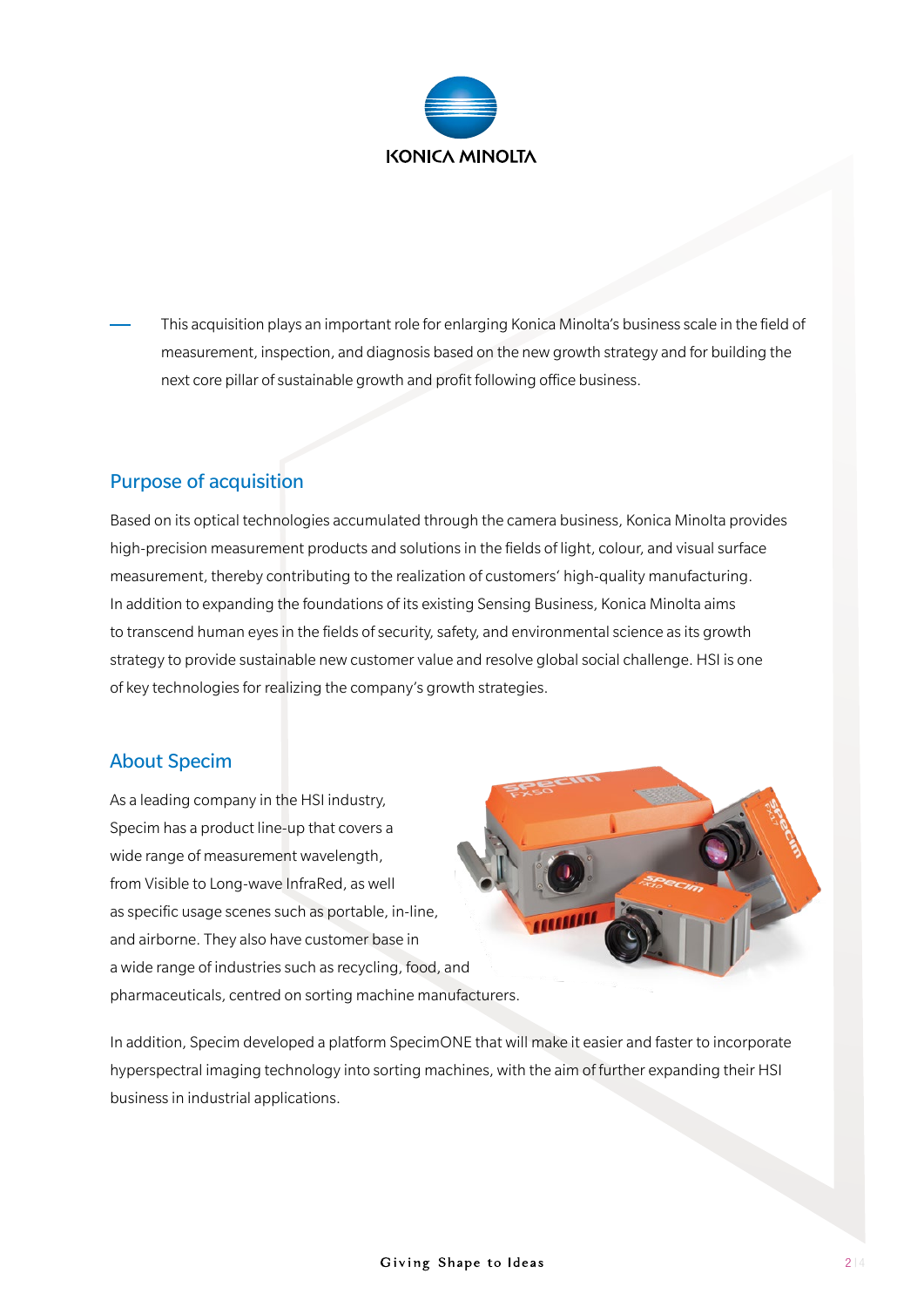

#### Going Forward

Konica Minolta will accelerate the expansion of applications for HSI technology and the incorporation of equipment in industrial applications by leveraging its global customer base and global network. Konica Minolta will also accelerate to expand its value proposition in the existing business domain and embedded use case for industrial purpose by making synergies with its image processing and optical technologies. In particular, Konica Minolta will expand business in collaboration with manufacturers of sorting equipment for recycling and food products, and strategically target growth markets such as pharmaceuticals. The Stock Purchase Agreement was signed on November 19, 2020 and closed in mid-December 2020, subject to authority approvals.

### Overview of Specim

| <b>Company Name</b> | Specim, Spectral Imaging Oy Ltd.                                    | <b>SPPCIM</b>            |
|---------------------|---------------------------------------------------------------------|--------------------------|
| Founded             | 1995                                                                | A Konica Minolta Company |
| <b>Head Office</b>  | Oulu, Finland                                                       |                          |
| Representative      | Tapio Kallonen                                                      |                          |
| Number of employees | 68 (as of August 2020)                                              |                          |
| <b>Business</b>     | Development, production, and sales of hyperspectral imaging cameras |                          |